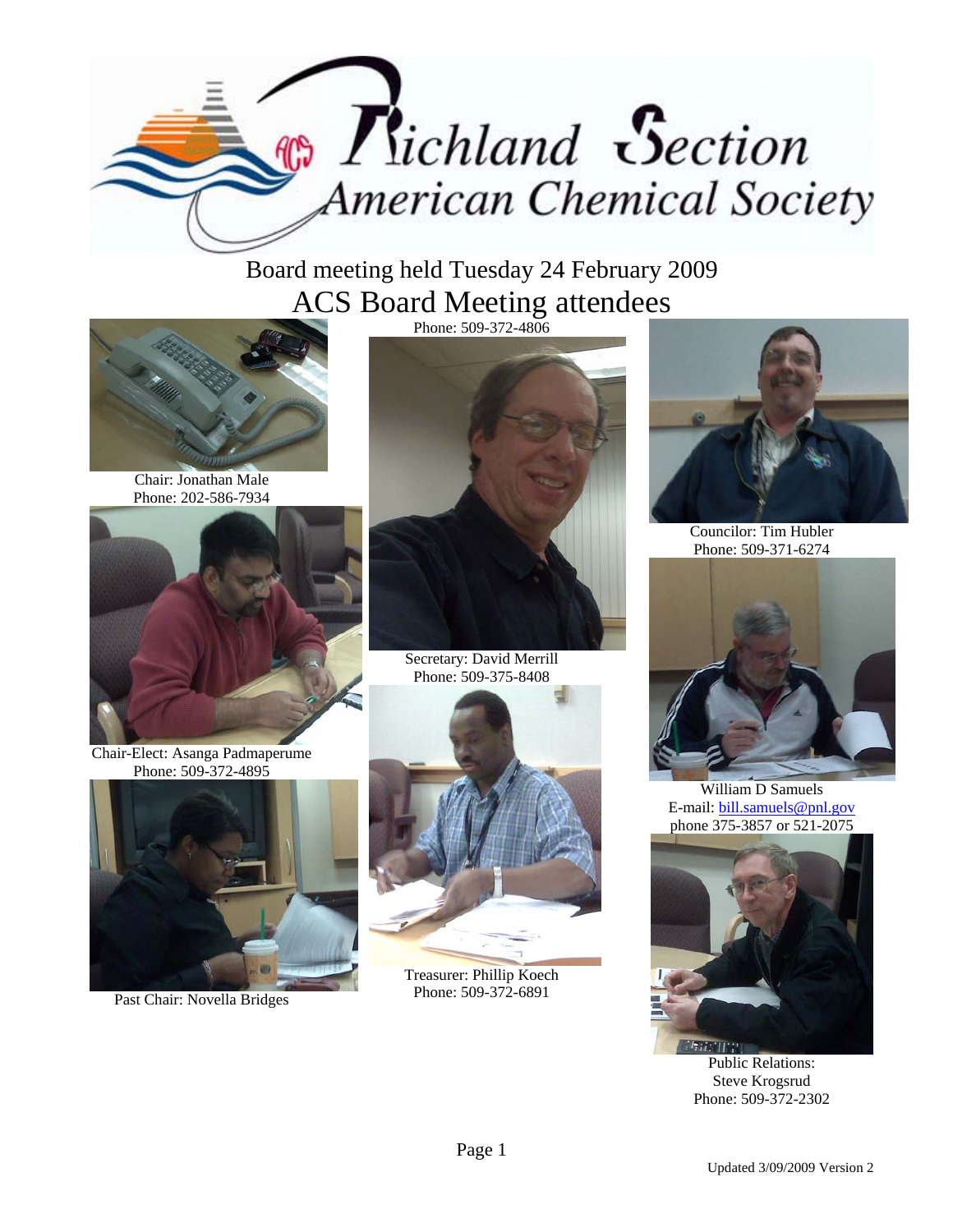

Board meeting held Tuesday 24 February 2009

## **17:35 Call to order at WSU room TCIC 125Q**

- 1. Review meeting minutes from 1/31/2009 held at Jonathan Male's house
	- a. Minutes distributed and reviewed prior to meeting
	- b. Motion to approve by Tim Hubler
	- c. Motion Seconded by Asanga Padmaperume
	- d. In Favor 7
	- e. Apposed 0
	- f. Abstaining 0
	- g. Minutes accepted
- 2. Review Budget started with discussion
	- a. Profit was shown in previous year
	- b. ACS Investment Pool showing a rapid loss (915.68 + 3422)
	- c. Phillip found the  $3<sup>rd</sup>$  quarter ending in September 2007 was only \$40 above end of year
	- d. So the loss for the year was \$4,493.36
	- e. Laura recommended a note to the budget be added at the bottom of page
	- f. We agreed to present the budget in the Newsletter and vote on it at the 3/10/09 meeting
- 3. 2008 Annual Report for Richland Section of the ACS is done
- 4. Michelle can not go to the CCED Teleconference (Chemists Celebrate Earth Day) so Asanga will go in her place. "The Sky is the Limit" is the theme this year.
- 5. National Chemistry week discussion
- 6. Discussed the Newsletter
	- a. Laura Schinnell agreed to help with the website and did about half of the newsletter.



- b. We will not be able to use the Battelle Auditorium for March  $10<sup>th</sup>$
- c. So the meeting will be held at CBC
- d. Communication of PDF files is being blocked at PNNL and may soon be blocked at other businesses. Discussed methods to avoid this problem including new website.
- 7. Membership Therese Clause and Steve should receive the requests for verification of membership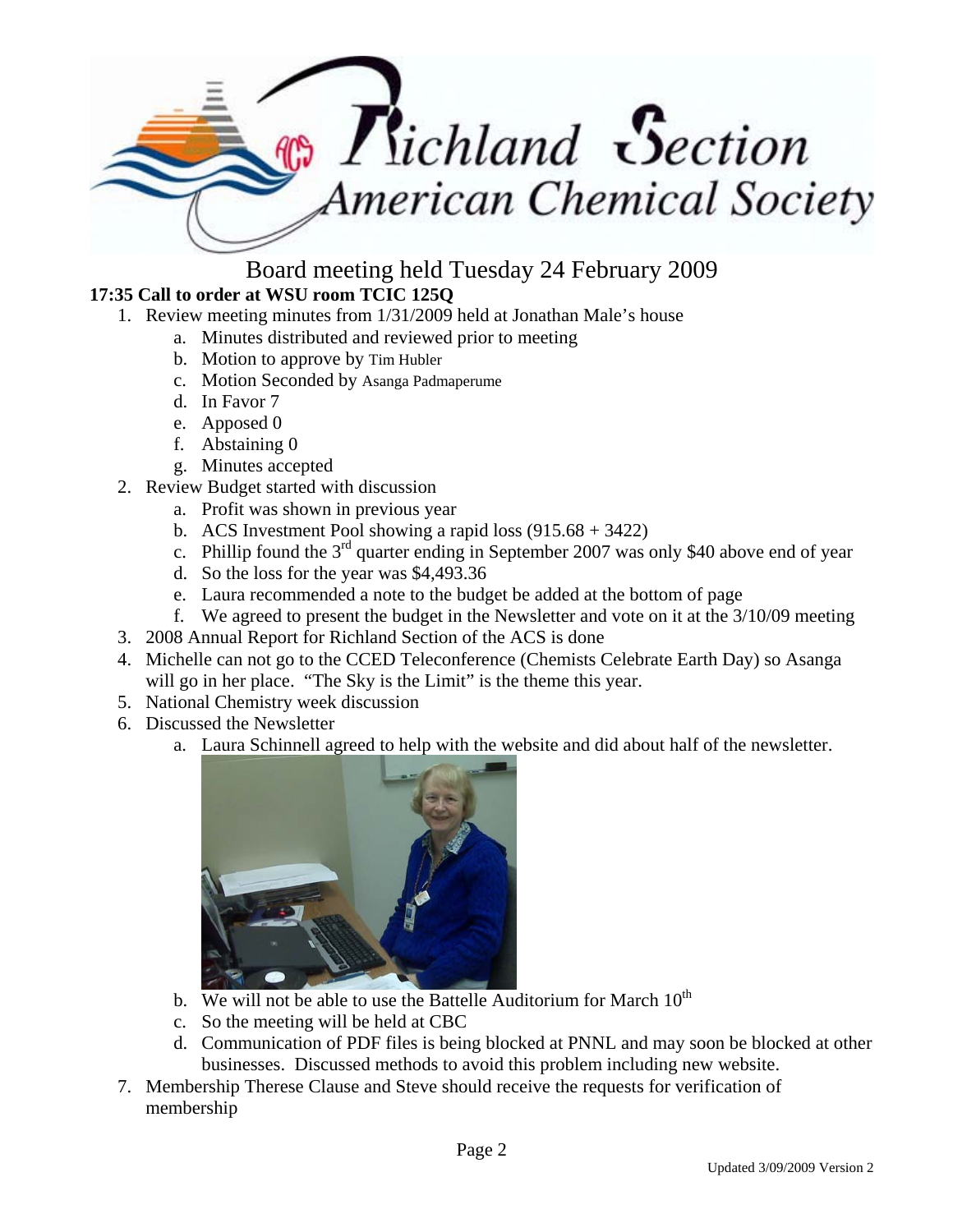

## Board meeting held Tuesday 24 February 2009

- 8. Website discussion about getting out from under PNNL and getting a regional server
	- a. Janet is the NOR board representative and should present this option to NOR
	- b. Opens an avenue for electronic voting
	- c. We need to send PNNL a letter thanking them for their years of providing a server.
- 9. No comments on WCC
- 10. ACS Council Update by Tim with some discussion
	- a. ACS president elect Nominations will be voted on by Tim
	- b. Dues this year are \$140 but they should go up to \$145 in 2010
	- c. Professional employment guidelines is to be updated
	- d. Tim is Program chair for CEPA (Committee on Economic and Professional Affairs)
	- e. Tim is also on the MAC (Membership Affairs Committee)
	- f. 10,500 attendees expected and all should go well
- 11. Other Activities
	- a. Columbia Science Fair
		- i. Novella will have a list of poster numbers to collect your comments
		- ii. You may also sign up to do general judging (see ACS News Letter)
		- iii. You must also sign up with the organizers to judge for security purposes
		- iv. When you arrive you check in and they will give you a packet
		- v. Recommended we review Steve's comments for his write up on "how to judge"
		- vi. March  $12<sup>th</sup>$ , through  $13<sup>th</sup>$  at Chief Joseph Middle School Auditorium
		- vii. Jonathan has not ordered awards and needs help to know what to buy
		- viii. Last year we bought "Bill Nye Science Guy", etc. Novella will buy the books this year for prizes for the ACS Science Fair awards.
	- b. For the Spring National meeting we reviewed who will attend:
		- i. Novella is going on her own
		- ii. Janet is going
		- iii. Phillip is going with his work
		- iv. Asanga is going with his work
		- v. Tim is going to represent our section and we are paying for part of it
		- vi. Dick Hermens would like to take students
	- c. Chemistry Olympiad
		- i. needs a decent list of AP students
		- ii. We need to buy the tests
		- iii. Review the score and set the bar a little higher than 75% to send them to the National test
		- iv. Last year nobody qualified
		- v. The test must be completed by the end of March (Tim)
- 12. New Items
	- a. ACS speaker on Polysaccharides 3/10/2009.